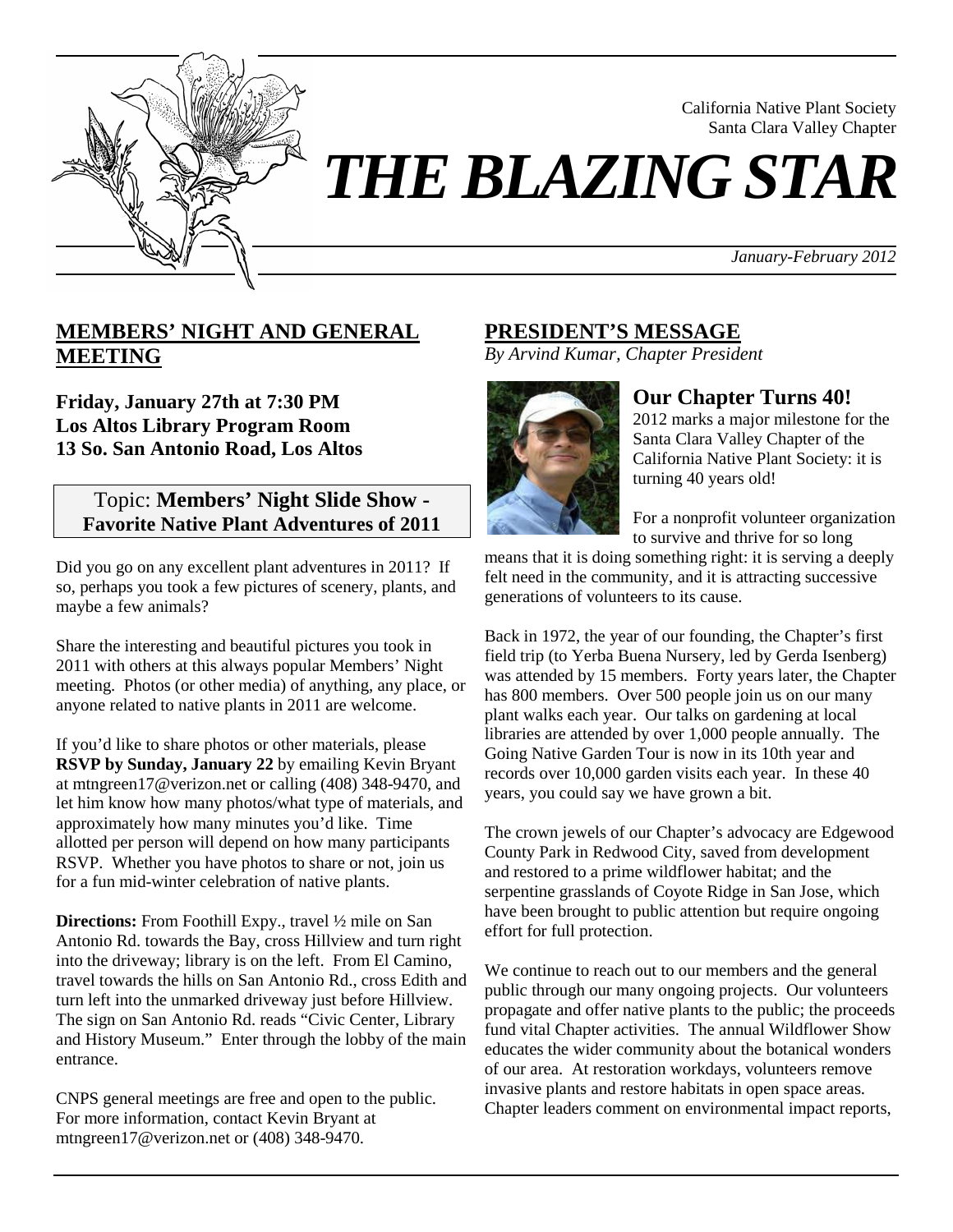attend public hearings, and promote the area's Habitat Conservation Plan.

To all of you who love nature, who work for a healthy and vibrant environment, who recognize the critical role of native plants in a healthy environment, we extend our deep appreciation. Please join us as we celebrate the Santa Clara Valley Chapter's 40th Anniversary throughout 2012.

This is also the time to ask ourselves: how will the Chapter fare in the next 40 years? What will tomorrow's conservation challenges be, and how can we prepare? What must we do now in order to be successful tomorrow? We talk about this throughout the year at our board meetings, committee meetings, and annual retreats. I encourage you to join us in this important conversation and help the Chapter prioritize, plan, and grow.

# **CHAPTER ACTIVITIES**

## **Native Plant Nursery at Hidden Villa**

Come help propagate plants for next spring's Native Plant sale by volunteering at one of our nursery work sessions. They take place every **Wednesday, from noon to 3pm** (note winter hours). Bring garden gloves, sunhat, clippers, and your lunch if you like. Other tools will be provided at the nursery. Knowledge of plants is not necessary; your willingness to help is all that's required.

For more information, contact Jean Struthers at (650) 941- 2586 or JeanStruthers@att.net (by phone is best); or Ray Deutsch at (650) 365-6136 or ray.deutsch@yahoo.ca.

**Directions:** Hidden Villa is located on Moody Road west of Foothill College. From Hwy. 280 in Los Altos Hills, take the Moody Road exit and head west. Two miles west of Foothill College, look for the Hidden Villa sign and driveway on the left. Proceed over the bridge and park in the visitor center parking lot to your right. The Native Plant Nursery is at the greenhouse just beyond the visitor center.

## **Gardening with Natives**

Gardening with Natives (GWN), a special interest group within the Chapter, includes a mix of landscape architects, designers, seasoned native plant gardeners and beginners. It offers talks throughout the year which are free and open to all.

The theme for 2012 is "Design Your Own Native Plant Garden". We have divided your design work into 12 tasks, each covered by one lecture per month. The lectures start with planning and end with maintenance. These 12 talks, as well as 12 other lectures, will be held throughout the Chapter area – from San Bruno and Millbrae, Cupertino and Los Altos, to Milpitas and Fremont.

Three talks are scheduled during January and February. Please spread the word far and wide to your friends, neighbors, and loved ones. For more information, visit **www.GardeningWithNatives.com**.

These programs are made possible by volunteers who help with program logistics and by co-sponsoring libraries. If you would like to help organize similar programming at a library near you, contact arvind.kumar@cnps.org.

#### **Tuesday, January 3, 7:00 - 8:30 pm What Do You Want To Do In Your Native Garden? – Creating a Program for Your Design**

Everyone loves beautiful gardens, and with our California climate we are fortunate to be able to enjoy them year round. But how do we make our own gardens delightful in every way? With this opening presentation in the Gardening with Natives 2012 series, *Designing Your Native Plant Garden*, we will walk through the first stage of the design process – creating a program. By exploring your wishes, recognizing important needs, and pushing all barriers to discovery, we will help you define the pathway to the garden of your dreams.

**Peigi Duvall** grew up in Monterey, California, and has been playing with California's natural beauty ever since. She designs sustainable landscapes and consults throughout the state, with a primary focus on the San Francisco and Monterey Bay Areas. She is a graduate of Interlochen Arts Academy, a certified member of the Association of Professional Landscape Designers, a Bay-Friendly Qualified Landscape Professional, certified in Environmental Horticulture and Design from Foothill College, and a member of the California Landscape Contractors Association.

**Saratoga Library**, 13650 Saratoga Ave., Saratoga. (408) 867-6126.

#### **Thursday, February 2, 7:00 - 8:30 pm Soil, Sights and Sun in Your California Native Garden**

A good landscape design starts with a thorough site analysis. Opportunities and constraints, as well as how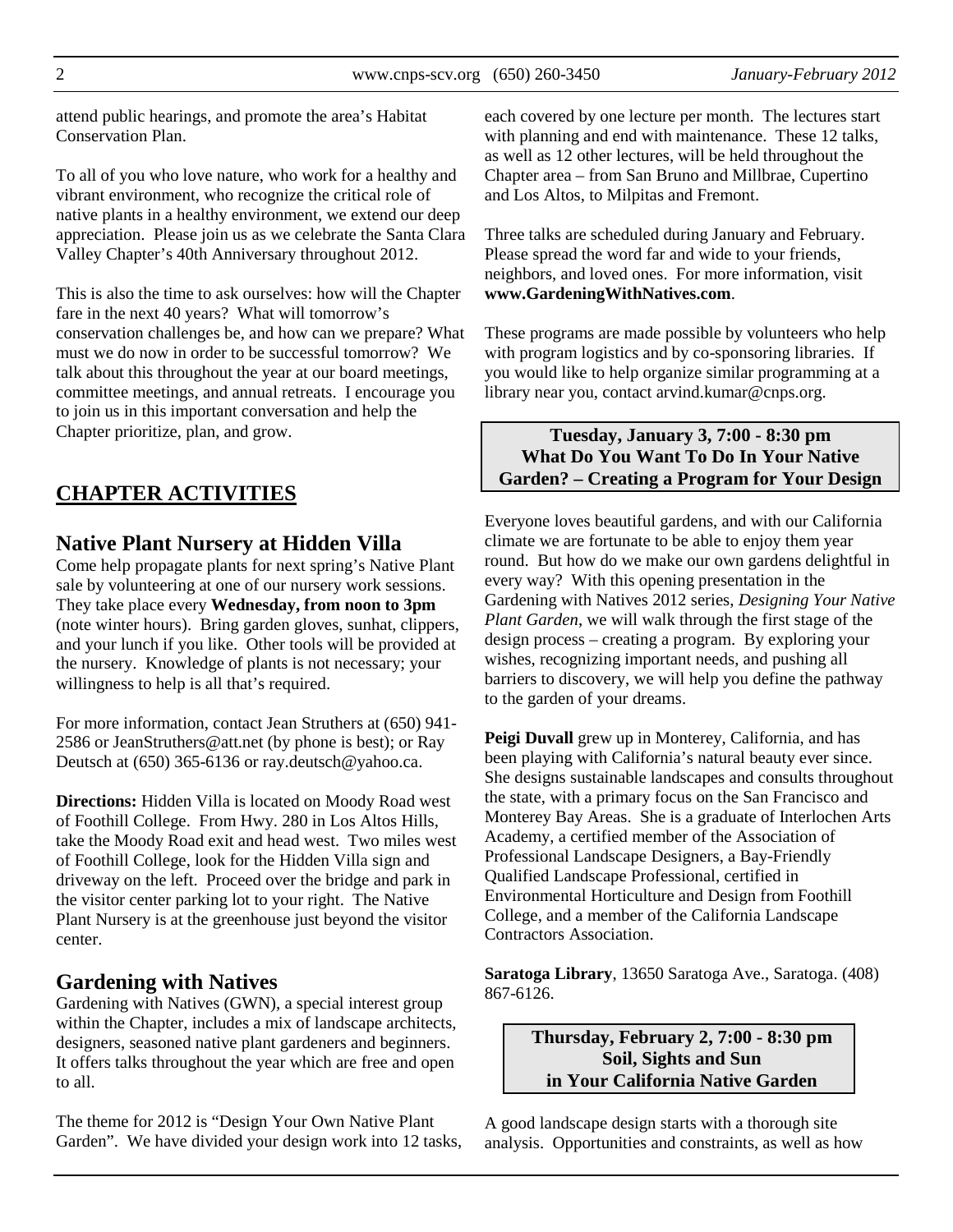they fit into the greater ecology, can drive your garden design. Join us for the second part in our 2012 *Designing Your Native Plant Garden* series, where you will learn how to analyze your garden site. Topics such as soil type, drainage, existing plants, and microclimates will be discussed. You'll also learn how to identify which plant communities and related native plants might be appropriate for your soil and sun exposure. The nuts and bolts of creating a high-quality site analysis will allow you to gather the information you need to inspire your conceptual design.

**Dave Phelps** graduated from Cal Poly, San Luis Obispo with degrees in Ornamental Horticulture and Landscape Architecture. He is a licensed landscape architect and contractor, a certified arborist and landscape technician, a Qualified Bay-Friendly designer, and Water-Efficient landscaper, as well as a Master Gardener. He is the sustainability manager at Cagwin & Dorward, a landscape contracting company that operates in 18 counties in California.

**San Carlos Library**, 610 Elm Street, San Carlos. (650) 591-0341 x237.

#### **Wednesday, February 29 7:00 - 8:30 pm Ferns and Other Native Plants for Shady Gardens**

Ferns are beautiful and fascinating plants. Come learn how to create a lovely shade garden using native ferns and other beautiful companion plants that thrive in both damp and dry conditions.

This talk will be presented by **Pete Veilleux**, master designer, nurseryman and photographer. Pete designs and builds hardscape for use with native plants. The resulting long-lasting, self-sustaining landscapes help people get the maximum use and pleasure from their patch of earth. He is the owner and propagator of East Bay Wilds Native Plant Nursery in Oakland.

**Campbell Library**, 77 Harrison Ave., Campbell. (408) 866-1991.

#### **Keying with Natives**

Join us as we learn and practice methods of identifying the native plants of our region (aka keying). From beginners to more advanced, there are challenges for all. Bring in plant samples if you have

some, or just come and work with the materials provided. We discuss the various plant books, and practice keying with them. Microscopes are also available, for further examination of the intricate details of the specimens.

The upcoming dates are **Fridays**, **January 20 and February 24, from 6:30pm - 8:30pm**. (Note our Chapter "Member's Night" will be on the last Friday in January – see page 1 for details.) We meet at the Peninsula Conservation Center (PCC), 3921 E. Bayshore Road in Palo Alto. For more information, please contact Dave "Tex" Houston at 350co2now@gmail.com or (650) 303- 2777; or Sally Casey at (408) 377-0989.

**Directions to PCC:** From Highway 101, take the "San Antonio North" exit, get immediately into the left-hand turn lane, and turn LEFT onto East Bayshore. This will curve around to the left, then right. Turn right on Corporation Way. Then turn into the first driveway on your left, which leads to the PCC parking lot. The meeting rooms are on the first floor.

#### **AWARDS & RECOGNITION**

#### **Don Mayall Recognized as CNPS Fellow**

We are very happy to announce that Don Mayall, currently Rare Plant Chair for Santa Clara County, was named a Fellow of the California Native Plant Society at the Chapter Council meeting in Carmel on December 3rd. Don has been a mainstay of our Chapter for the past 20 years, and in addition to being Rare Plant Chair for most of this time, has



Mary Frances Kelly Poh

Don Mayall, left, receives award as CNPS Fellow. He is joined by Chapter members left to right Kevin Bryant, Judy Fenerty, and Arvind Kumar.

also held many chapter positions, including President from 1999-2000. Don has worked for many years towards the preservation and appreciation of rare plants and habitats at Coyote Ridge and throughout our Chapter area, and has also been a constant presence in the fight against invasive species, both locally and at the state level.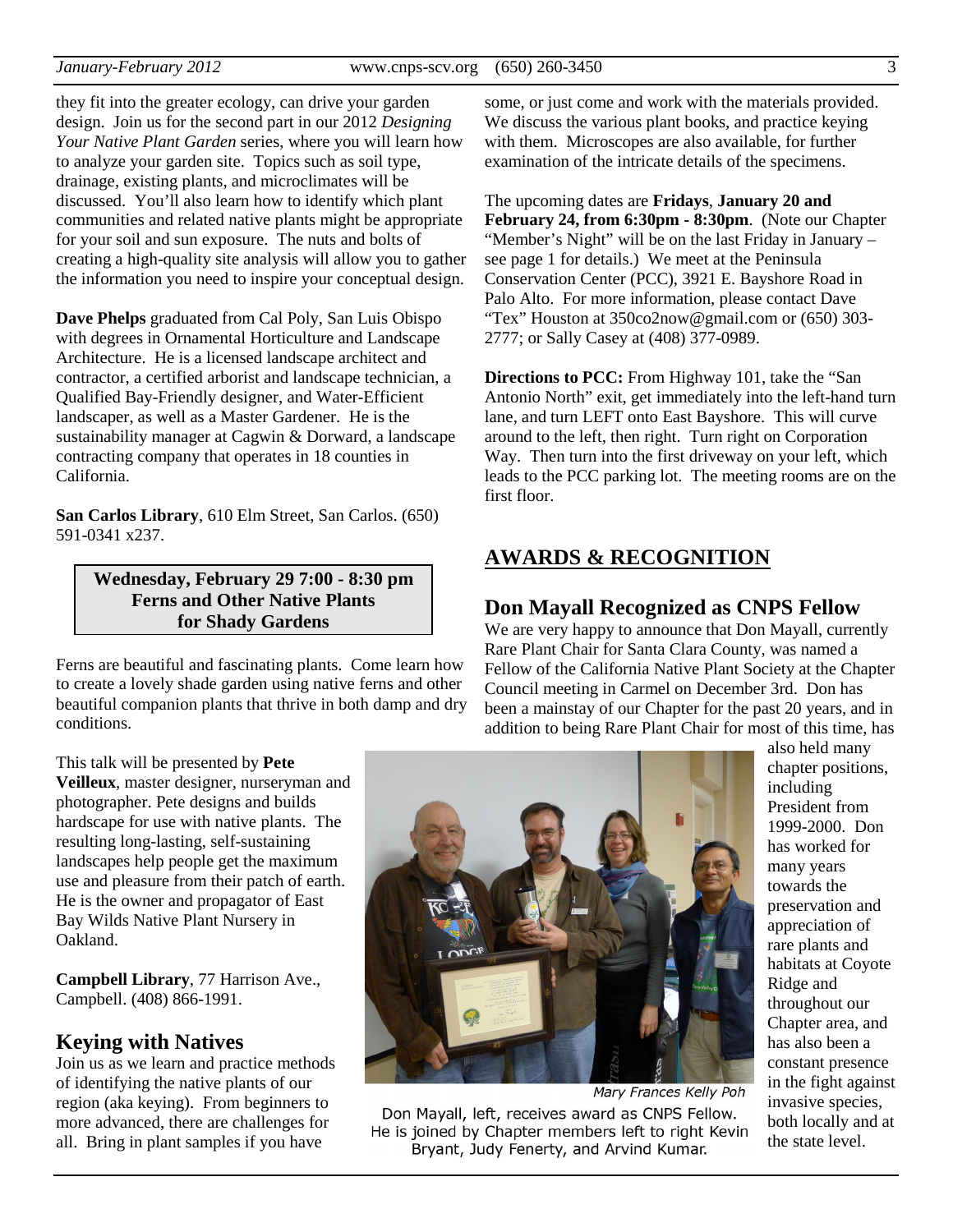Don joins our other Chapter Fellows, Sally Casey and Ken Himes in this recognition. Please join us in congratulating Don on this well-deserved award!

# **Jim Sugai Wins Local Hero Award**

*Los Gatos Patch, November 2, 2011* 

Chapter member Jim Sugai was among 14 Asian American organizations and individuals recognized November 1 by Santa Clara County Supervisor Liz Kniss for their service to the community.

Sugai, 92, was honored for his commitment in the arts through his years of work in several venues, including more than 25 years at Hakone Gardens and our Chapter of CNPS.

"In truth, whenever we visit Hakone or walk on the trails in our community, we have Jim to thank. For over 30 years he has nurtured the art of landscape, the art of bonsai and the art of enjoying the outdoors in our community," Kniss said during the luncheon at Fatima restaurant in Cupertino.

Kniss said despite Sugai's advancing age, he continues to actively



of the California Native Plant Society

contribute to many efforts, her favorite being his creation and donation of walking sticks to help others continue to be active and enjoy the outdoors.

Karen Hironga co-nominated Jim for the award. She thanks members of our Chapter of CNPS: "Your members came through and promptly shared their experiences with Jim within your organization and in other areas. This timely response was key in my ability to submit the application on such short notice. Thank you very much."

For more information visit **www.losgatos.patch.com/ articles/los-gatos-resident-jim-sugai-is-local-hero.**

# **NEW BOOK BENEFITS CHAPTER**

The *Checklist of the Vascular Plants of San Mateo and Santa Clara Counties, California* is now available, documenting over 2,000 species occurring in our two counties. The checklist includes the scientific and common names that will be used in the soon-to-be-published 2nd edition of *The Jepson Manual*. Each species entry also lists the local preserves the plant occurs in, and other information about our local plants.

> The *Checklist* can be purchased at our Chapter meetings for \$10 or by mail for \$13. For mail purchase please send an email to Toni Corelli at corelli@coastside.net.

Editor's Note: Proceeds from sales of the book go to benefit our Chapter of CNPS. We donated funds towards the cost of publishing this book, and author Toni Corelli has donated all of the time necessary to compile, create, and publish this book. Thank You Toni!

# **CHAPTER SERVICE OUTINGS**

# **Habitat Restoration at Edgewood Park**

Join us as we restore sensitive habitats at Edgewood Park and enjoy golden winter sunshine. Weeding sessions take place at the following times:

• **Friday mornings** throughout the year, **starting at 9am**

• Wednesday evening weedings will return in spring with the return of Daylight Savings Time.

For details, contact Paul Heiple at (650) 854-7125 or pheiple@gmail.com, or email John Allen at jcakwa@comcast.net.

# **Restoration Volunteering, Santa Clara County**

Santa Clara County Invasive Plants Chair Debra Welch went to a couple of restoration events in November and December. She reports a great time breathing the fresh air, uncovering native vegetation (weeding non-native invasive plants), and chatting with like-minded volunteers.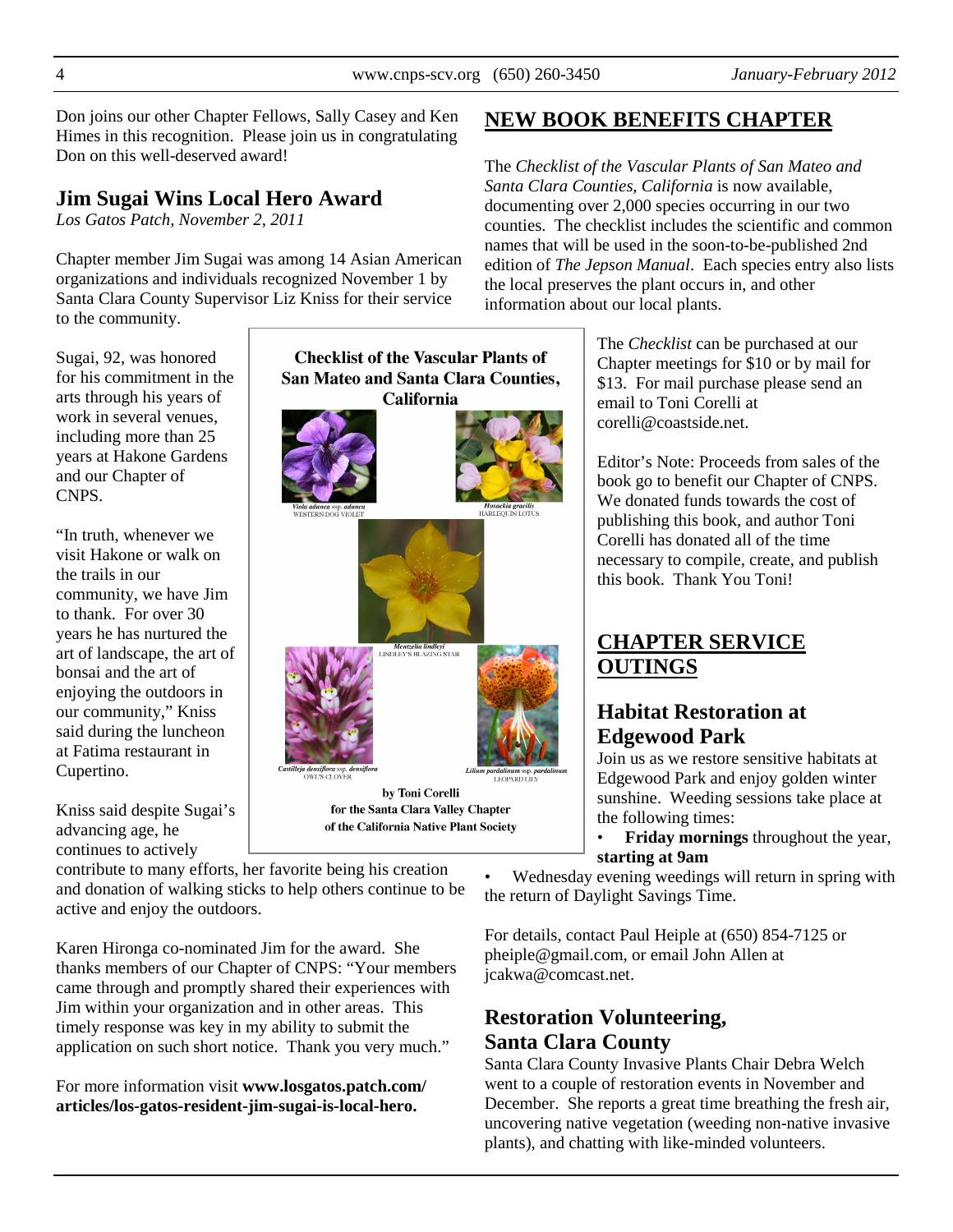January and February restoration events are not yet posted, but you can find them listed with Santa Clara County Open Space Authority at **www.openspaceauthority.org/ volunteer**; Mid-Peninsula Regional Open Space District at **openspace.org/volunteer/outdoor\_service\_projects.asp**; and Santa Clara County Parks at **www.parkhere.org/portal/site/parks**.

We'll have other exciting opportunities in March, including a project at Harvey Bear Ranch/Coyote Lake in serpentine habitat. We may see big-scale balsamroot (*Balsamorhiza macrolepis*) while working on this southern continuation of Coyote Ridge. Project details will be announced to the CNPS News email list.

If you would like to be contacted about opportunities as they arise, or if you have a weeding/restoration project you'd like to start, contact Debra at (408) 353-8352 or DebraWelch@yahoo.com.

## **CHAPTER FIELD TRIPS**

Chapter field trips are generally free and open to the public. They are oriented to conservation, protection and enjoyment of California native plants and wildlife, and we adhere to all rules and guidelines for the lands on which we are visiting.

**In our region it is very important to be prepared for hiking on rugged & steep terrain, wide temperature ranges and rapidly changing conditions at any time of year. All participants should wear sturdy footwear and carry sufficient water, sun protection, food, clothing layers, personal first aid and other supplies you may need. If you have any questions about your ability to participate in a particular field trip, please contact the trip leader in advance.** 

#### **Sun Jan 1 10am – 2pm Año Nuevo State Park (Hwy 1 coast-southern San Mateo County)**

Join us as we celebrate a Chapter tradition of welcoming the New Year with a walk and picnic at Año Nuevo State Park on the San Mateo County coast. The park is located south of Pescadero on Highway 1, just north of the Santa Cruz County line.

Meet in the parking lot (\$10 day use fee) at **10am**. Latecomers will find us on the trail in the coastal prairie. We'll enjoy sea cliff vegetation, raptors, songbirds and maybe marine mammals. Pack a lunch: the tide will be at its lowest at 11:04am. We will picnic on the beach in the area in which seal tour reservations are not required.

This is a day to have fun at the beach with fellow Chapter members, so the ending time and depth of botanical discussion may be extended depending on participants. Bring binoculars and layers for variable conditions including wind, sun and fog.

Heavy rain cancels. For more information contact Carolyn Dorsch at cdorsch1@aol.com, or 650-804-6162 (eves).

#### **Sun Jan 22 9am – 2 pm Sierra Azul (Los Gatos) Plant Identification Walk for CNPS Members**

You made a New Year's resolution to hike more and walk more. Honor it this month by joining Arvind Kumar for a guided plant identification walk through Sierra Azul Open Space Preserve, the largest and southernmost preserve in the Midpeninsula Regional Open Space District. We will hike the mostly level portion of the Woods Trail with spectacular views of Mt Hamilton and the valley floor.

We will encounter a variety of plant communities: grassland, oak woodland, chaparral, and riparian, crossing the headwaters of Guadalupe Creek. We expect to see coast live oak, madrone, California bay, bigleaf maple, buckeye, bigberry manzanita, toyon, coffeeberry, creambush, chamise, mountain mahogany, and sticky monkeyflower. Annual wildflowers will not be in bloom, but we will attempt to identify them through their foliage. The elevation gain is approximately 600 ft; the round trip distance covered will be 5.4 miles.

Beginners interested in plant identification are welcome; prior knowledge of native plants or botany is not required. Seasoned plant lovers will enjoy the wide variety of habitats and plants. Bring water and a bag lunch. Dress in layers, and appropriately for winter weather. Heavy rain cancels.

Space is limited. RSVP to arvind.kumar@cnps.org or 408- 715-7020 to reserve your place and for directions to the meeting place. This is a **CNPS members-only walk**; memberships are accepted at the trailhead.

**Field Trip Planning Meeting Tuesday, January 24th, 7:00-9:00 pm Peninsula Conservation Center 3921 East Bayshore Rd, Palo Alto** 

We will be filling up the spring and early summer calendar with hikes and field trips. Please join us to plan the upcoming season's hikes and field trips so that they serve our members' interests. We want to have more beginner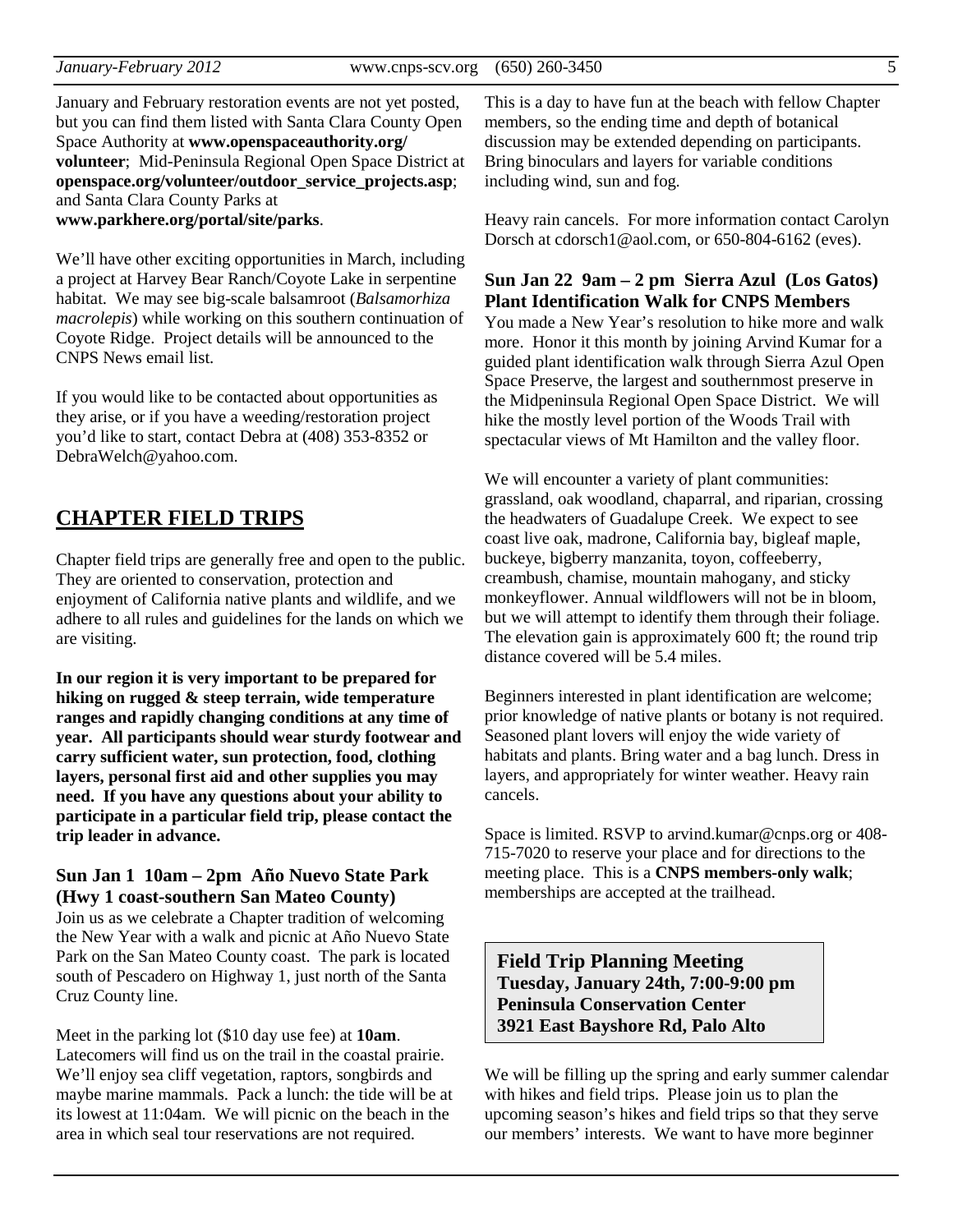hikes, maybe some urban walks, visit new places, re-visit some of our favorites and plan at least one summer away trip. All are welcome to join in on the discussion.

For more information, contact Carolyn Dorsch, Field Trip Chair, at cdorsch1@aol.com or (650) 804-6162 (evenings).

#### **Sat Jan 28 10am - 3pm Quail Hollow Ranch (Santa Cruz)**

The Santa Cruz Sandhills are a unique community of plants and animals found only on outcrops of Zayante sand soil in the central portion of Santa Cruz County. Join Andy Butcher for an easy tour of these Sandhills as presented in Quail Hollow Ranch County Park.

We will follow the Sunset Trail to Sunset Vista Point. Along the way we expect to see ponderosa pine and several manzanitas, including *Arctostaphylos crustacea* ssp*. crinita, Arctostaphylos sensitiva* and *Arctostaphylos silvicola.* We will also see many annual plants.

The round trip distance covered will be about 2.5 miles with a 5% grade in places. Elevation gain is only a few hundred feet. Parts of the trail are very sandy. Bring lunch and liquids.

To learn more about the Santa Cruz Sandhills visit **www.santacruzsandhills.com/overview.html**. For more information, contact Andy Butcher, at spermophilus@gmail.com or (408) 245-1991.

**Directions:** From San Jose, take Hwy. 17 south to the Scotts Valley exit and take Scotts Valley Rd. south to Mt. Hermon Rd. in Scotts Valley. Turn right and take Mt. Hermon Rd. until it dead-ends on Graham Hill Rd. Turn left on Graham Hill toward Santa Cruz. At the first light, which is E. Zayante Rd., turn left. Go approx. 2 mi. and make a left onto Quail Hollow Rd. Travel approximately ½ mi. The park entrance is on the right.

We will **meet in the main parking lot at 10am**. For **maps** and further directions, visit **www.scparks.com/quail\_hollow\_directions.html**.

## **Sat Feb 4 10am – 2:30pm San Pedro Valley County Park (Pacifica)**

Join Alf Fengler on an early spring outing at San Pedro Valley County Park. We will explore the Hazelnut Trail and return along the Middle Fork of San Pedro Creek on the Weiler Ranch Trail. We expect some early blooms: Montara manzanita (*Arctostaphylos montaraensis*), pinkflowering currant (*Ribes sanguineum* var. *glutinosum*),

Indian paintbrush (*Castilleja affinis*), and quite a few others.

The trip will be an easy 5-mile loop hike through coastal scrub and chaparral plus some riparian woodland. It will include an elevation gain and loss of about 900 feet. For more information contact Alf Fengler at afengler@acm.org or (650) 345-7045.

**Directions**: The Park is located at 600 Oddstad Boulevard in Pacifica. From the South Bay, take I-280 north then merge onto Skyline Blvd./CA-35 via exit 41 toward Pacifica. After 3.5 miles turn left onto Sharp Park Rd. down towards the coast. Follow the signs for Cabrillo Hwy/CA-1 South toward Santa Cruz. Go for 2.5 miles then turn left at Linda Mar Boulevard, go for 2 more miles where the road ends at Oddstad. Turn right and then immediately left into the park.

Note: County Park Day Use Fee is \$6 per vehicle (bring exact amount). We'll **meet at 10am** in front of the Visitor Center. Bring water and a lunch. Heavy rain cancels.

#### **Sat Feb 18 10am – 4pm Edgewood County Park and Natural Preserve (Redwood City)**

Join Ken Himes for a wide-ranging hike to see early season flowering plants. This 5-mile loop will also showcase ongoing efforts to control invasive plants at Edgewood. Bring lunch and liquids. We'll have lunch at the Day Camp picnic area and restrooms are available there.

Expect 600 feet elevation gain/loss and moderate grades. Dress in layers, but only heavy rains will cancel the walk. For more information call Ken at (650) 591-8560.

**Directions**: From I-280 in Redwood City take Edgewood Rd. exit and head west on Edgewood Rd. to Cañada Rd.. Turn left (south) on to Cañada Rd. and proceed about a mile to reach the Clarkia trailhead. Park on the west side of Cañada Rd. next to the fence. We will meet at the parking area.

#### **Field Trip Training Begins Wed. Feb. 22 Two Indoor Sessions at PCC & a Saturday Walk**

The Field Trip Committee will offer its Field Trip Training Program just before the spring season begins. We offer a short program that covers topics sufficient for a new leader to be able to lead a beginner's nature hike. Chapter members interested in learning to lead beginner field trips,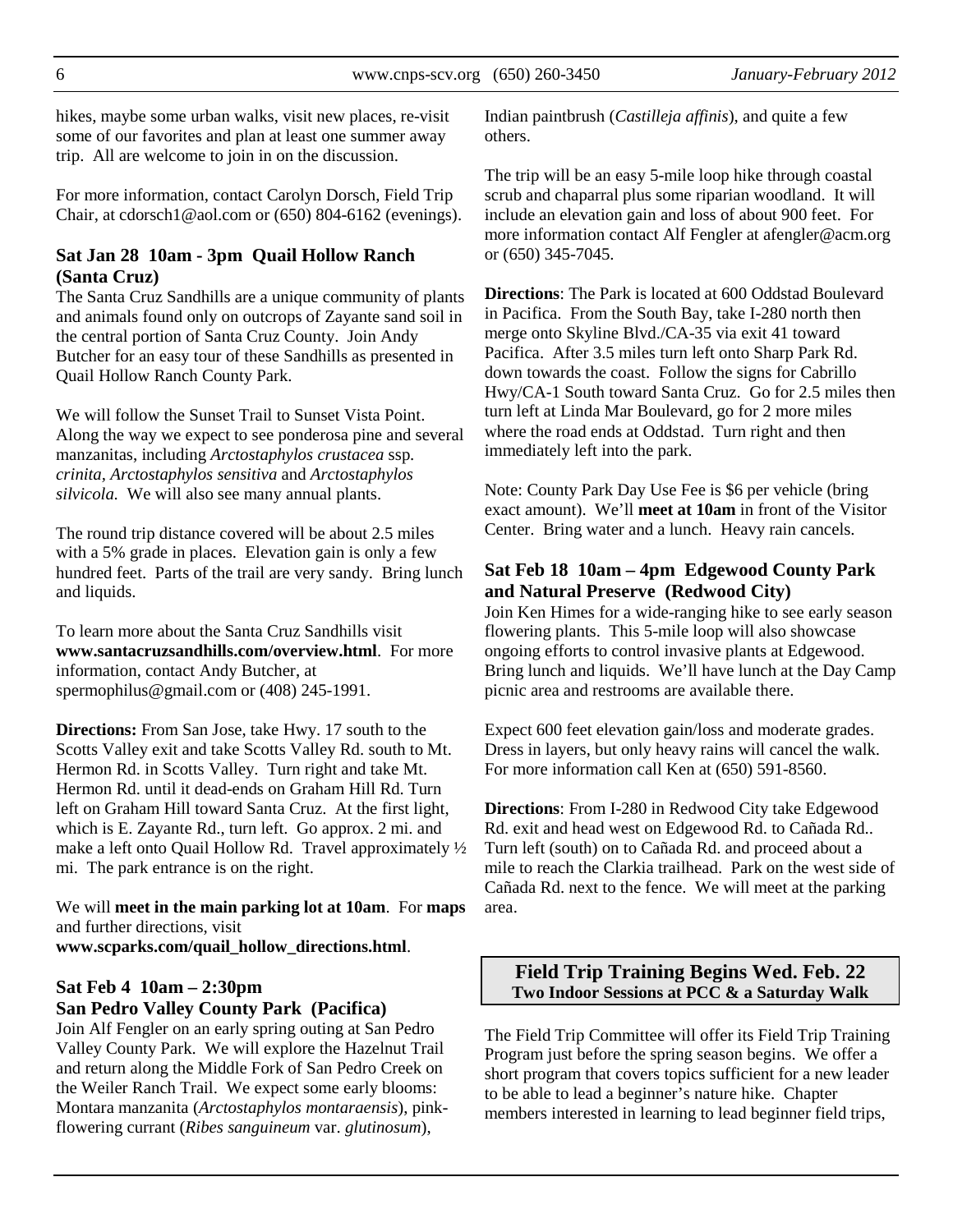or others wanting to brush up their leadership skills, are invited to sign up. No previous experience is necessary.

The program will be **conducted over two evenings**, **Wednesday Feb. 22nd and Wednesday Feb 29th**, at the PCC (Peninsula Conservation Center) in Palo Alto. There will also be **one Saturday morning hike** following the evening meetings, to reinforce and expand on the topics discussed at the earlier sessions. Several experienced field trip leaders from our Chapter will be the instructors for the evening or field sessions.

If you are interested in signing up for this program, or have any further questions, please contact Carolyn Dorsch at cdorsch1@aol.com, or (650) 804-6162 (eves).

## **Sat Feb 25 10am – 3pm Stevens Creek County Park**

Join Don Thomas for a four-mile walk to see the southernmost population of the endemic Western leatherwood, *Dirca occidentalis*. We also expect to see early emerging woodland plants. There will be some moderate hill climbing, with a stop for lunch. Space is limited; reservations are required.

#### Contact Don at

don e thomas@yahoo.com or (408) 828-4044 to **reserve your spot** or for more information.

#### **ANNOUNCEMENTS**

*News and Activities from Other Organizations* 

# **Edgewood Docent Training Begins Jan. 25**

Friends of Edgewood Natural Preserve (FOE) will offer docent training in January for their spring Wildflower Walks. Edgewood is a wonderful resource containing several plant communities in addition to the Serpentine grasslands that are the highlight of our Wildflower Walks. Docents are vital to FOE's ability to attract and educate the public about preservation and restoration projects as well as the bright serpentine flowers they see as they drive past on Interstate 280.

FOE's wildflower docent training provides Wednesday evening presentations (in Redwood City) by very knowledgeable speakers; Saturday hikes through Edgewood led by these speakers; and a binder full of facts

about the Natural Preserve. There is a \$25 fee for training materials.

To register or for more information, please email Mary Wilson at docent-trainer@FriendsOfEdgewood.org or visit **www.FriendsOfEdgewood.org**.

## **Bay Checkerspot Butterfly Re-introduction Habitat, Climate, Persistence Needed at Edgewood**

For the past two years, Friends of Edgewood and other organizations have been practicing some grassland management techniques on Edgewood's serpentine grasslands to reduce non-native grasses. We're hoping to see an increase in native forbs at the expense of the nonnative grasses. We've had such good results in the Bay Checkerspot habitat adjacent to Interstate 280 that a fiveyear program to re-introduce the Bay Checkerspot has begun.

> The first attempt (2007) to reintroduce the Bay Checkerspots failed. They were introduced in the 3rd year of a drought and there just wasn't a long enough wet season for their favorite plants.

A new permit from the California Department of Fish and Game was issued in time for caterpillars to be set out last winter. Thanks to the rain and long-lasting early spring plants,

these caterpillars survived, pupated and hatched out as butterflies. These butterflies might be enough to establish a stable population but the new permit allows collecting and re-introducing caterpillars for 5 years. If each year is as successful as last winter and spring, then the likelihood of a self-sustaining population at Edgewood is much higher. It's a lot trickier than we had realized.

For more information, please contact Mary Wilson, President of Friends of Edgewood, at info@FriendsOfEdgewood.org.

**DEADLINE FOR THE NEXT** *BLAZING STAR* 

## **Saturday, February 4, 2012**

**Email: mattsson@surfpix.net Phone: (408) 255-3767**

# T. W. Davies © California Academy of Sciences

Bay Checkerspot - Euphydryas editha bayensis butterfly being re-introduced at Edgewood Park